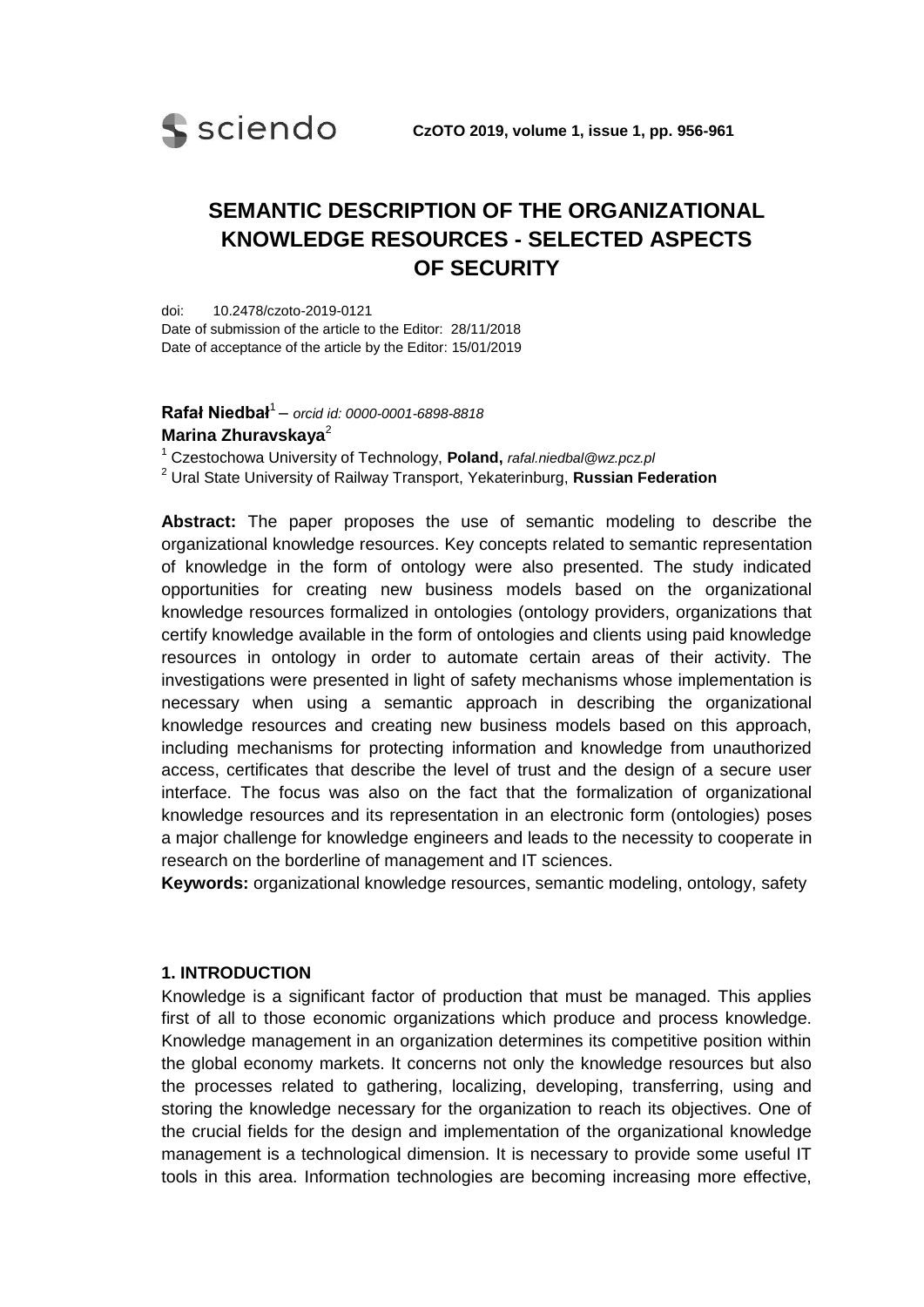and they are gradually being adapted in the field of knowledge management as well. An interesting solution is a possibility to use the semantic technologies when describing the organizational knowledge resources, especially the Semantic Web standards (Berners-Lee et al., 2001). Its functioning is based on the use of IT knowledge resources - considering their semantic description in a form of ontology.

The purpose of this study was formulated bearing the above-mentioned observations in mind. It is an attempt to answer the following research questions based on the performed literature studies:

- *What is the presence and the future of use of semantic technologies to describe the knowledge resources of economic organizations?*
- *What changes in the business models' structures will be allowed by the semantic description of the knowledge resources of economic organizations?*
- *What are the major security problems in terms of semantic technologies adopted to describe the knowledge resources in economic organizations?*

## **2. SEMANTIC MODELING AND SECURITY OF KNOWLEDGE RESOURCES FORMALIZATION - LITERATURE STUDIES**

The problems of knowledge management in an organization can be seen from two perspectives: the organizational one (as a concept for organizational management) and the procedural one (as a process, where IT technologies play a highly important role). The procedural aspect is focused on the management of formal knowledge (meaning the knowledge that undergoes computer processing) (Niedbał, et al., 2018). Deliberations presented in this paper cover the procedural aspect of knowledge management. The notion of formalization and digitalization of knowledge resources is a part of an organization's operation, similarly as in the case of such terms as globalization or Industry 4.0. When it comes to the digital economy, we can observe a trend for automation and substitution of human work with that of machinery (both hardware and software solutions). Conversational commerce or customer information service may pose some examples where software solutions are applied with great success (in a form of so-called conversational bots). The issue of semantic description of organizational knowledge resources occur in this context as well.

A significant problem in modeling of for example knowledge processes or resources are the differences in how they are seen by the organization's managers and IT specialists. These are the differences between a business and technological perspective. The use of semantic representation of knowledge may bring an opportunity to level those differences (Gołuchowski and Smolarek, 2014).

A basic notion in the management of formal knowledge is development of ontology as a common layer of terms for managers and computer programs (Cardoso,et al., 2008; Goczyła, 2011). In this way, the computer programs are capable of reading and interpreting content with consideration of its semantics. In the IT field, the ontology means formal representation of a given domain of knowledge, composed of sets of notions and relations between them. Often adopted if the definition of ontology proposed by T.R. Gruber: "ontology is a formal (computer readable), explicit (types of adopted terms and restrictions are explicitly specified) determination of shared conceptualization (the ontology includes the generally accepted knowledge)" (Stanek et al., 2008). It is assumed that the basis for recording of knowledge in a form of ontology are the following languages: *XML* (*EXtensible Markup Language*), *UML*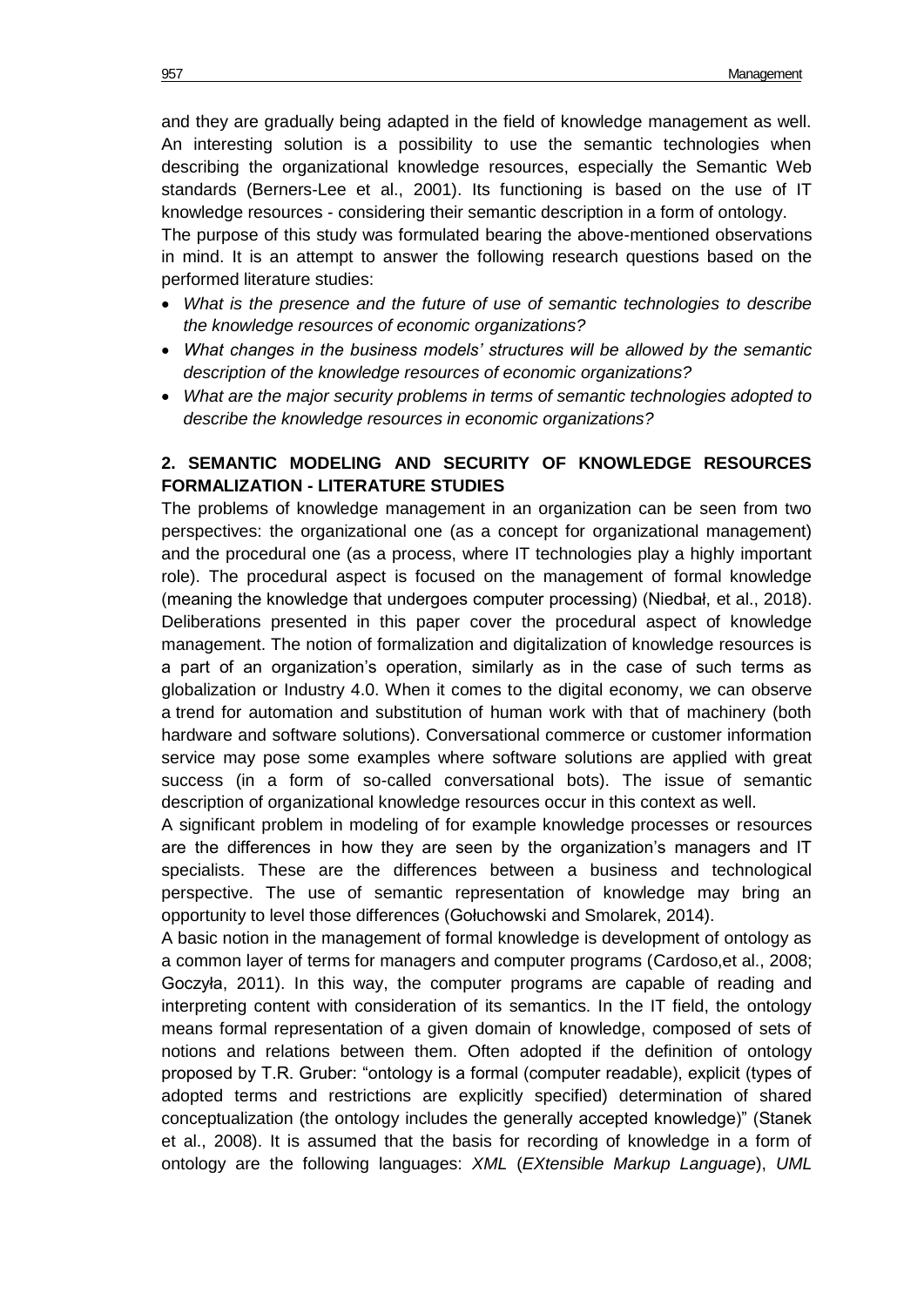*(Unified Modeling Language)*, *RDF (Resource Description Framework)* and *OWL (Ontology Web Language)*.

From the IT perspective on knowledge, its general specification distinguishes its two types: declarative knowledge (definitions, classifications, description of terms, roles, relations) and procedural knowledge (description of processes and strategies of conduct, methods, algorithms). Knowledge, considered in the category of an organizational resource, may adopt various shapes (Ruggles, 1997), namely procedural knowledge, catalog knowledge, experience-based knowledge. Furthermore, there are also other forms of knowledge: instrumental knowledge, scalar knowledge, relational knowledge and situational knowledge (Koźmiński, 2005). Organizational knowledge can be expressed in a form of business rules, meaning agreed principles of conduct, a certain type of restrictions imposed on the organization's operation. A collection of such principles usually functions as undisclosed knowledge, related to particular employees in the organization. It is therefore recommended to obtain and record this knowledge in a form of principles (Gołuchowski and Smolarek, 2014). Any business principles may be described semantically in the following languages: *SWRL* (*The Semantic Web Rule Language*), *RuleML* (*Rule Markup Language*), *RIF* (*Rule Interchange Format*).

The literature of the subject does not provide a clear position on whether a concept of the Semantic Web and description of the knowledge resources in a form of ontology will succeed or not. The opinions are very different - there are some both enthusiastic and skeptic beliefs (Anderson and Rainie, 2010; Target, 2018).

Four stages can be distinguished in development of semantic technologies related to implementation of the Semantic Web (Target, 2018):

- 1st stage (2001-2005) *W3C* (*World Wide Web Consortium*) published a series of standards defining the semantic technologies - among others the *RDF* language standard. It is intended to describe a resource with a phrase composed of three elements - so-called triplets: of subject, predicate (quality) and object (value).
- 2nd stage begun in 2006 with development of extensive datasets described in the *RDF* format. An example here is the *DBpedia* dataset - a large repository of *RDF* triplets extracted from the Wikipedia articles.
- 3rd stage related to emergence of a new data exchange format in 2008 *JSON* (*JavaScript Object Notation*). There were some works undertaken, intended to develop some mechanisms for integration of RDF and JSON (Sporny, 2014). They resulted in *JSDON-LD* (*JSON Linked Data*) to appear in 2010.
- 4th stage, currently in progress, is characterized by a certain shift in direction of the developmental works. W3C is working on semantic technologies under a slogan "Data Activity" (Archer, 2014).

The availability of standards developed by W3C contributed to development of an ecosystem comprising of various tools delivered by various providers. Here we can mention, among others, database engines (e.g. GraphDB), ontology editors, tagging tools, semantic search engines. When it comes to the security mechanism in using the semantically described knowledge resources, they are similar to those employed in the Semantic Web solutions. They are mainly based on existing standards, first of all on the infrastructure of a public key and certification. The RDF documents may be signed by authors, hence allowing the applications to authenticate the information they have. There are currently some works being carried out over advanced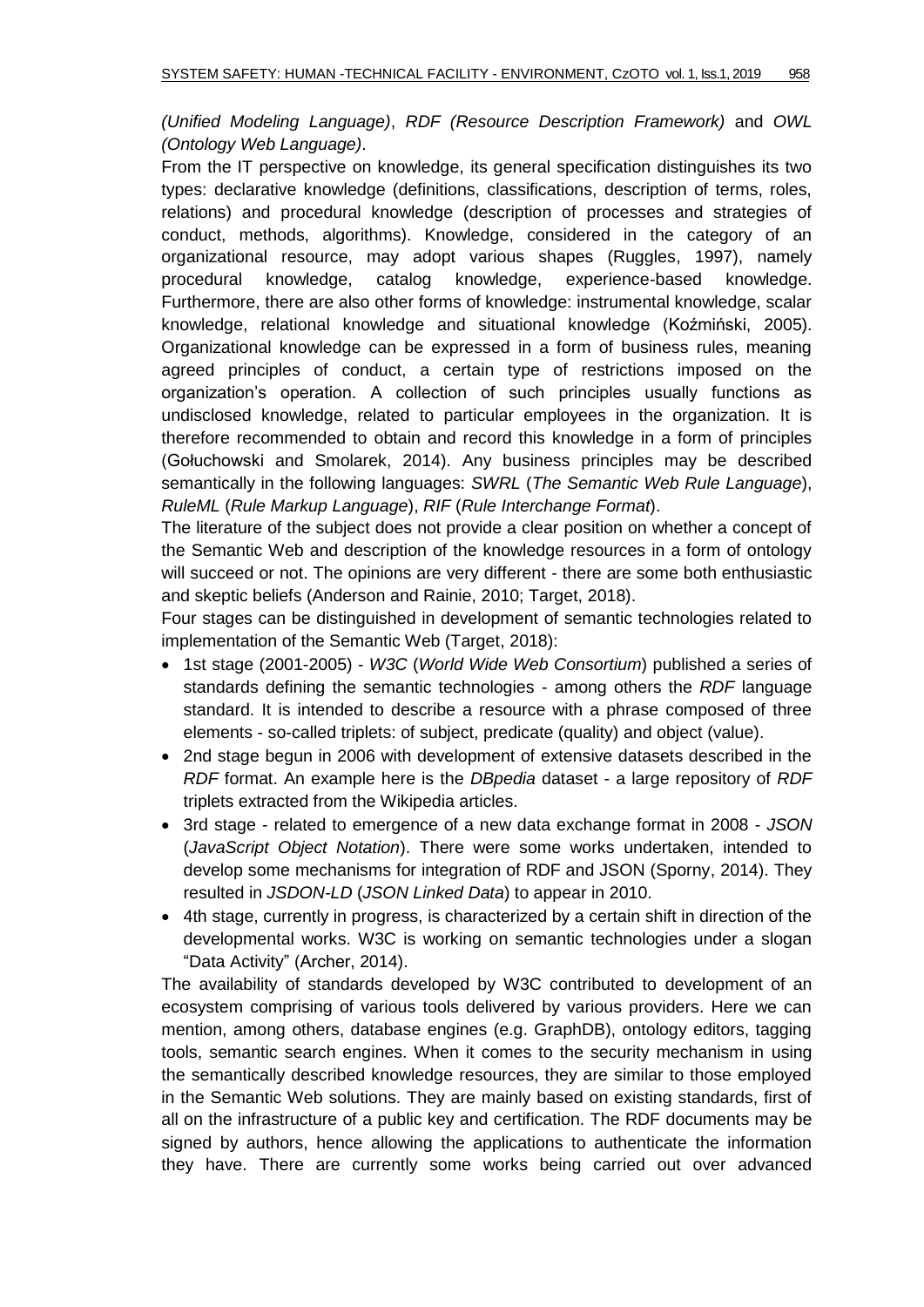techniques of securing and integrating those applications in the languages the ontology is defined in.

Of course the use of the Semantic Web standards in computerization of the organizational knowledge resources does not mean that these resources will be available for all users of the Internet. There would be adequate access authorization and authentication maintained (Ekelhart et al., 2007). All safety standards and security mechanisms should be adhered to (including software, hardware, organizational and legal safeguards). However, it should be noted that such an approach refers to all IT solutions applied in organizations. Furthermore, the literature of the subject challenges the possibility to formally describe the knowledge resources in languages other than English, and some concerns are raised regarding the problem of false metadata and mistrust (Anderson and Rainie, 2010).

Semantic modeling and formalization of organizational knowledge may not only be intended to facilitate the process of knowledge management but also, in a broader perspective, to develop a semantic organization. There is a term "Semantic Enterprise" functioning in the literature of the subject - meaning an organization which uses and offers resources (products/services) described in a form of ontology (Mandal and Sen, 2013).

## **4. RESEARCH QUESTIONS IN THE LIGHT OF USING THE SEMANTIC TECHNOLOGIES - DISCUSSION**

The performed literature studies allow for an attempt to answer the research question presented in the introduction to this paper:

 *What is the presence and the future of use of semantic technologies to describe the knowledge resources of economic organizations?* The 2001 concept of semantic description of knowledge resources and development of the Semantic Web has evolved. Currently, so-called *Linked Open Data* (*LOD*) and *Semantic Metadata* are used. Google employs the semantic technologies mainly in the search mechanisms, adopting the *JSON-LD* data format. Facebook uses the *OpenGraph* protocol. When it comes to the future of semantic technologies in description of knowledge resources, it is hard to give an unambiguous answer. Plenty of solutions in this field have been developed in the last dozen or so years, but there are some voices telling that different approaches to creation of tools based on these technologies are not integrated (d'Aquin, 2018). It can be stated that a lot of *REST APIs* (Representational State Transfer Application Programming Interfaces) available currently prove implementation of the Semantic Web concept to some extent.

An example of description of knowledge resources with new semantic technologies may be the EU Open Data Portal. It provides access to data compiled by the European Union institutions and bodies. These data may be used for both commercial and non-commercial purposes. The published data include, among others: geographical, geopolitical and financial data, statistics, legal acts, environmental, transport and scientific research data. The Portal provides a standard catalog giving easier access to the EU open data, presents lists of applications and web tools making use of those data, the terminal of the SPARQL query editor, access to REST API (a message format for the contents of both queries and responses is JSON).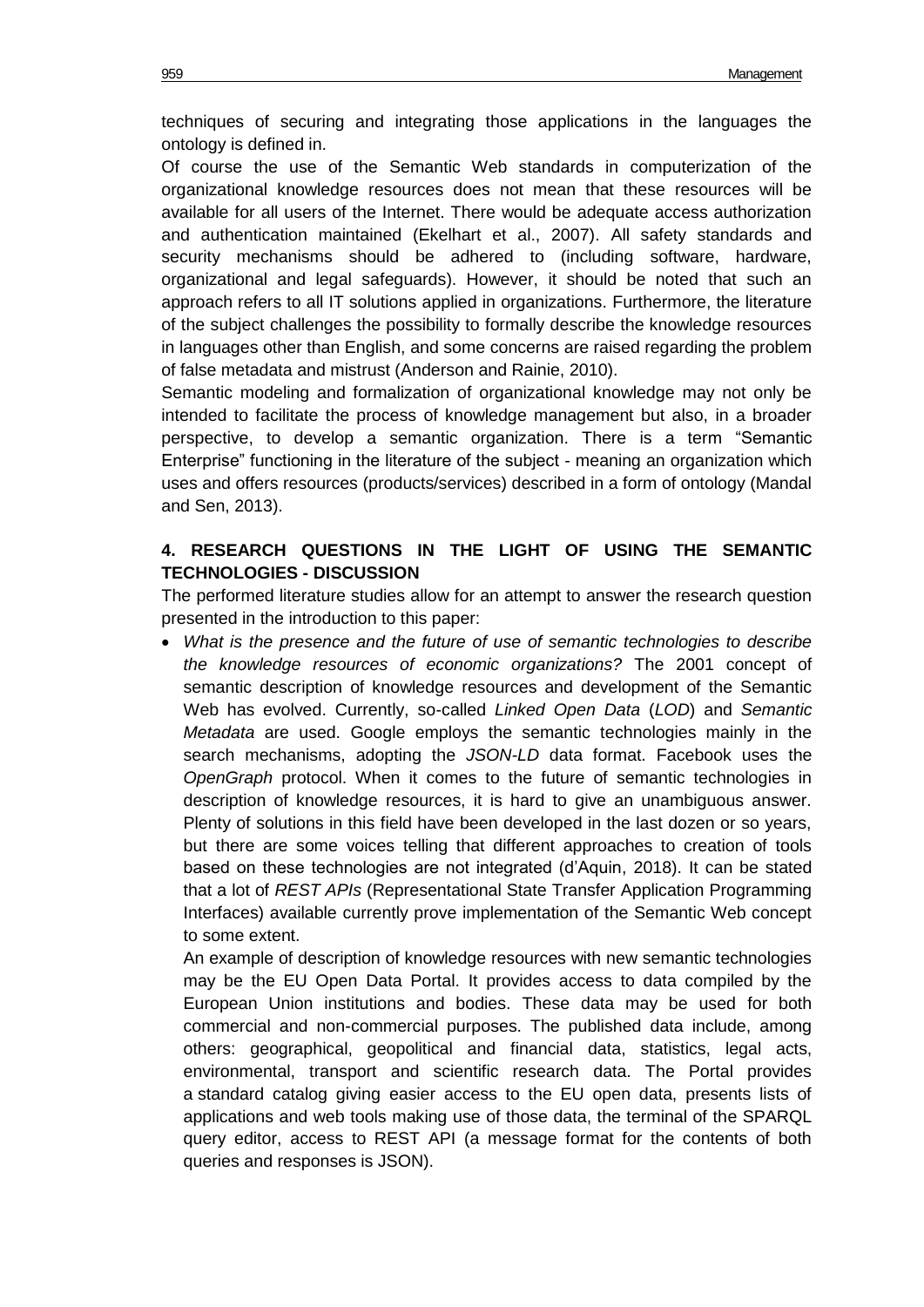*What changes in the business models' structures will be allowed by the semantic description of the knowledge resources of economic organizations?* Taking the professional web portals into account (of the organizations and their products or services), it is assumed that they will be organized in a form consistent with the adopted ontologies. The organizations which will not do so will significantly weaken their market position. Knowledge representation in a form of an ontology is the core of the concept to create new business models - e.g. of ontology providers (their task will be to create, maintain and improve ontology in a given field and to publish the gathered knowledge resources against a charge), organizations certifying the knowledge gathered in the form of ontology, customers using the knowledge resources gathered in an ontology against a charge in order to automate the selected areas of their operations (Pawełoszek, 2013).

The advantage of using the semantic modeling is integration of processes between various organizations and within one organization. It is especially important in the context of implementing the cooperation-oriented management (with organizational structures of an organic nature). Integration is more difficult without a common ontology due to the use of different terms and standards.

 *What are the major security problems in terms of semantic technologies adopted to describe the knowledge resources in economic organizations?* Safe implementation of semantic technologies in description of the organizational knowledge resources, and afterwards their use and sharing require some cryptographic solutions (regarding certification and digital signatures), covering the majority of technological layers of the Semantic Web. A web portal having the knowledge resources described in a form of ontology requires appropriate national or international certificates (attesting the trust level). This would certainly pose one of the factors in competitiveness of an enterprise owing such a portal. No highquality standards ensuring the safe use of semantic technologies is the main barrier for their broad use in business practice - first of all the standards related to certification and trusting mechanisms.

## **3. CONCLUSION**

Digital transformation of the economy changes the reality, which the enterprise operates in. There are many situations, when human work is aided or frequently even substituted by IT solutions. However, regardless of whether this is the human work or the substitute algorithms which is under consideration, there is a need for a formalized form of knowledge. If the first case, it allows to transfer and share the knowledge, and in the second - to have it processed by a computer.

The use of the semantic description of organizational resources allows to begin digitalization of the organizational knowledge - understood in the context of access to electronic resources by computer programs "with understanding". Significant role in the success of this undertaking is played by implementation of particular layers of the Semantic Web. These is some extensive work to be done by IT specialists and organizations (among others *W3C*) which support development of those technologies.

Development of the Semantic Web will cause gradual transition from the era of information to the era of knowledge management. This may become a source of numerous innovations, but also various types of security breaches in the employed solutions. Securing the information from unauthorized access is a crucial challenge to be faced by the Semantic Web creators. Development of ontology (and its